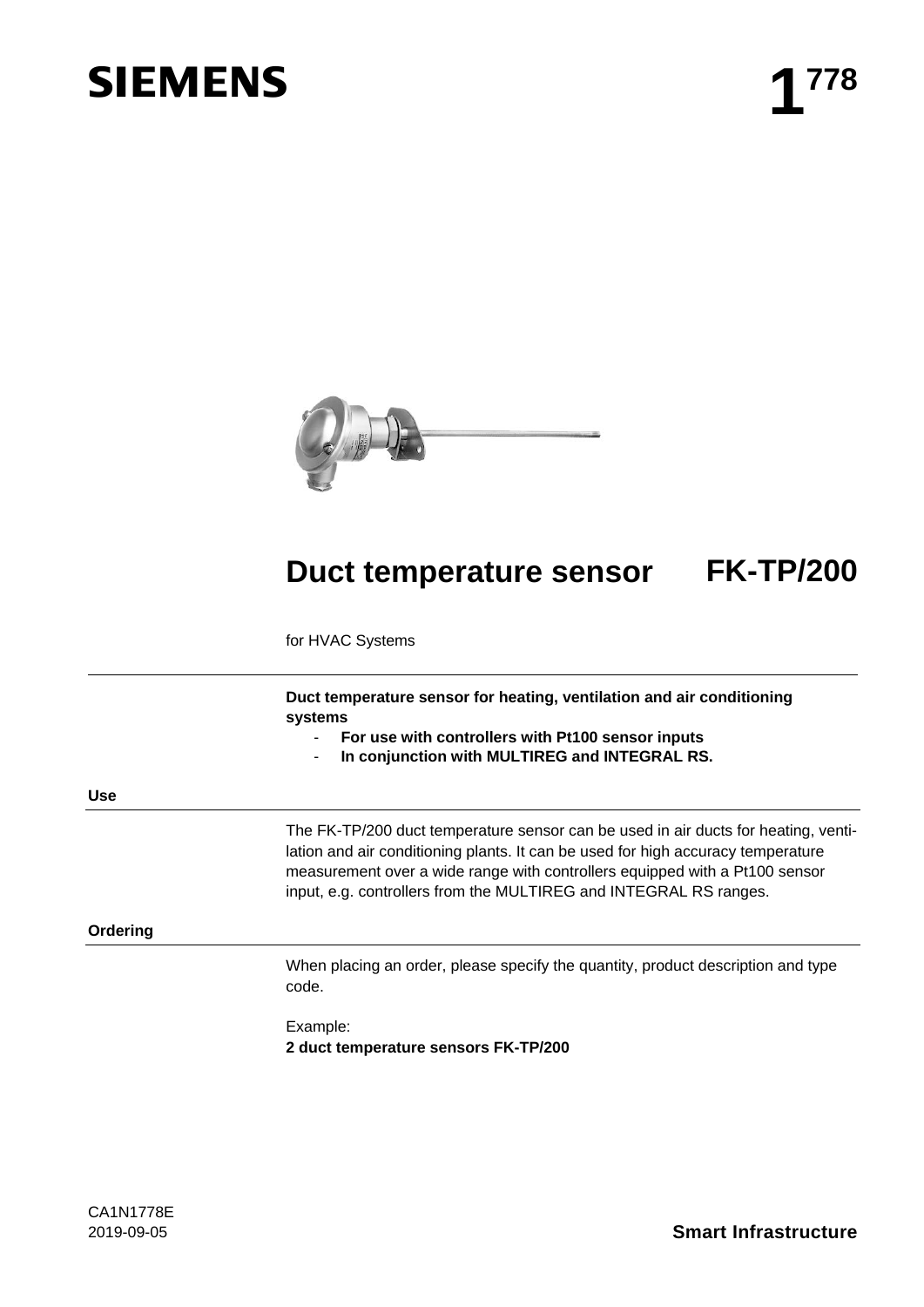The FK-TP/200 duct temperature sensor can be used with all controllers which can process the measured value from a Pt100 sensor, especially controllers from the MULTIREG and INTEGRAL RS ranges.

#### **Technical design**

The Pt100 temperature sensor is fitted with a platinum measuring element with a positive temperature coefficient (PTC). The measured-signal /temperature relationship is linear. See data sheet 1714\*) for technical information on the Pt100 sensor element.

\*) The documents can be downloaded from [http://siemens.com/bt/download.](http://siemens.com/bt/download)

#### **Mechanical design**

The duct temperature sensor FK-TP/200 consists of a sensor probe with a connecting head and the inserted PT100 measuring element. The cable is connected via a PG16 cable gland.

#### **Mounting notes**

The duct sensor FK-TP/200 should be mounted in the middle of the air duct. A mounting flange is supplied. The PG16 screwed cable fitting should point downwards. (The cable must be connected downwards so that it leads away from the bottom.) The connecting cable must be long enough to allow mounting and dismounting of the connected sensor without loosening the cable connections.



#### **Disposal**



The device is considered electrical and electronic equipment for disposal in terms of the applicable European Directive and may not be disposed of as domestic garbage.

- Dispose of the device via the channels provided for this purpose.
- Comply with all local and currently applicable laws and regulations.

 $2/4$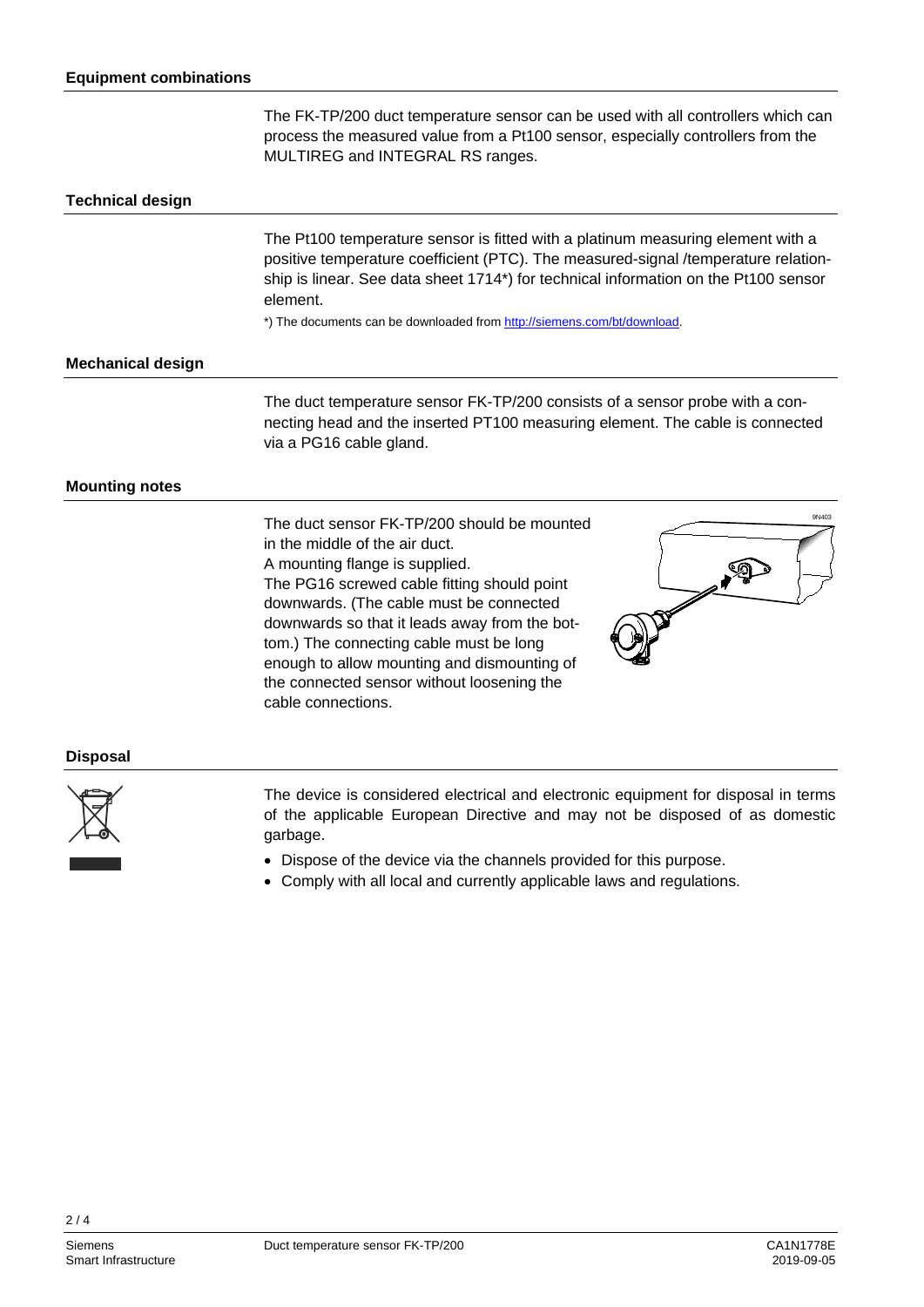| Measuring range              | $-70+260$ °C                                      |
|------------------------------|---------------------------------------------------|
| Measuring element            | Pt100 to IEC751, Class B                          |
| Response time (0.632-value)  | < 100 s in air, moving at 1 m/s (to VDI/ VDE3522) |
| Suitable media               | Air and mildly corrosive gases                    |
| Material                     | Cast aluminium                                    |
| Probe                        | Stainless steel V4A (1.4571)                      |
| Flange                       | Yellow passivated steel plate, tinned             |
| Electrical connection        | 2 screw terminals for max, 2.5 mm <sup>2</sup>    |
| Cable gland                  | PG 16                                             |
| Temperature range            | Max. temperature at connecting head 100 °C        |
| EU conformity (CE)           | A5W00040799 *)                                    |
| Protection degree of housing | IP65 according to EN 60529                        |
| Protection class             | III according to EN 60730-1                       |
| Weight (incl. packaging)     | 0.5 <sub>kq</sub>                                 |
| Connecting head              | Shape B to DIN43729                               |
| Sensor probe                 | Immersed length 200 mm                            |
| Probe diameter               | 6 mm                                              |
| Wall thickness               | Approx. 0.5 mm                                    |
|                              |                                                   |

\*) The documents can be downloaded from [http://siemens.com/bt/download.](http://siemens.com/bt/download)

### **Connection diagrams**







#### **Dimensions**

#### All dimensions in mm



**Flange**



 $3/4$